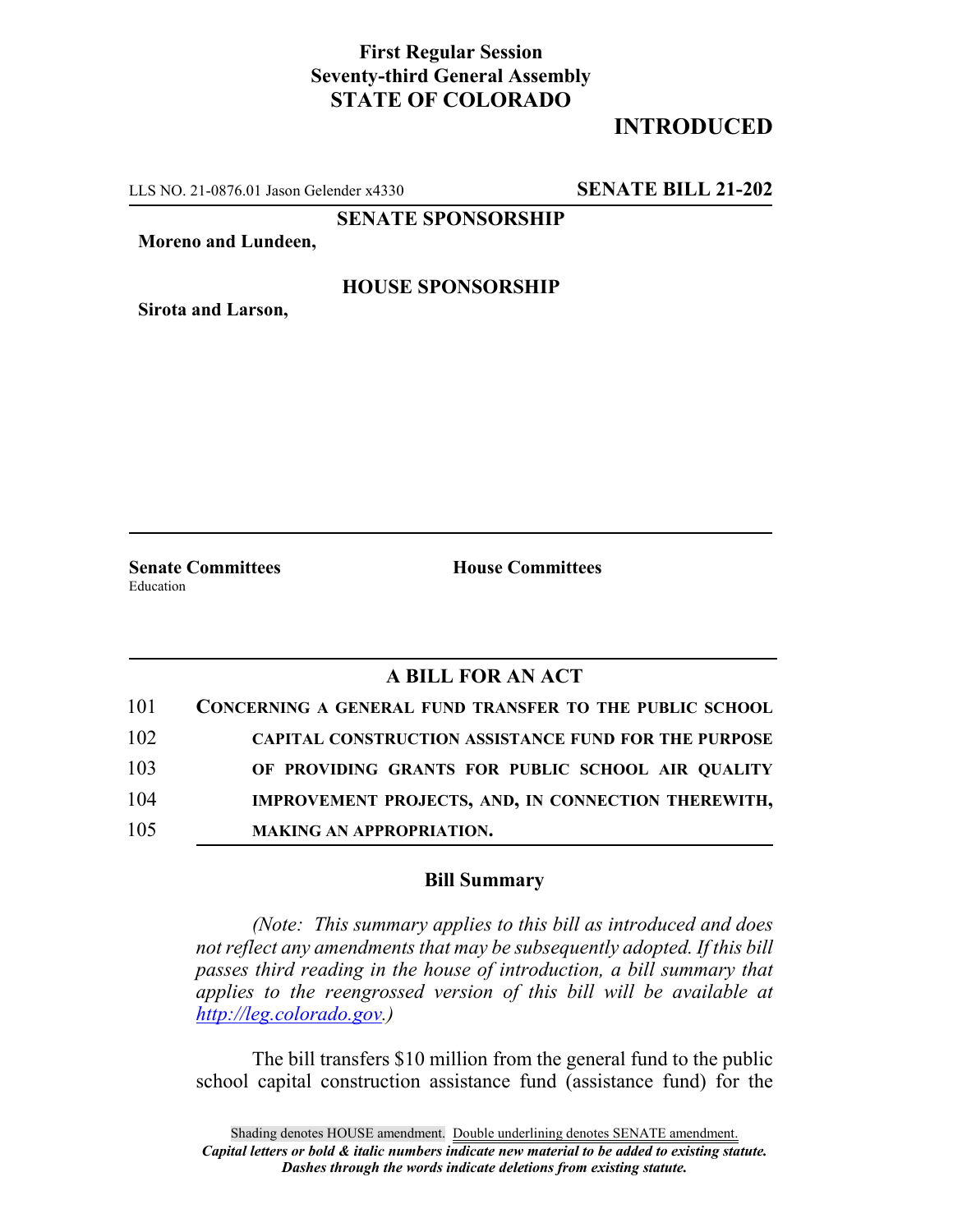purpose of providing "Building Excellent Schools Today Act" (BEST) grants to fund public school air quality improvement projects. The public school capital construction assistance board (board) is authorized to make the grants and is required to prioritize grant awards based on grant applicants' existing calculated local match requirements for BEST grants, with applicants with the lowest matching money requirements having the highest priority and applicants with the highest matching money requirements having the lowest priority. The board is also required to submit a report about the grants to the general assembly during the department of education's 2022 "State Measurement for Accountable, Responsive, and Transparent (SMART) Government Act" presentation to legislative committees of reference. Notwithstanding the use of existing calculated local match requirements for grant prioritization purposes, the grants are exempted from existing matching money requirements for BEST grants. The bill makes an appropriation of \$10 million from the assistance fund to the board.

| Be it enacted by the General Assembly of the State of Colorado: |  |  |  |
|-----------------------------------------------------------------|--|--|--|

2 **SECTION 1.** In Colorado Revised Statutes, 22-43.7-104, **add**  $3$  (2)(g) as follows:

 **22-43.7-104. Public school capital construction assistance fund - creation - crediting of money to fund - use of fund - emergency reserve - creation - reserve account - creation and use.** (2) (g) ON THE 7 EFFECTIVE DATE OF THIS SUBSECTION  $(2)(g)$ , IF POSSIBLE, OR AS SOON AS POSSIBLE THEREAFTER, THE STATE TREASURER SHALL TRANSFER TEN MILLION DOLLARS FROM THE GENERAL FUND TO THE ASSISTANCE FUND. NOTWITHSTANDING SUBSECTION (3)(a) OF THIS SECTION, THE MONEY TRANSFERRED PURSUANT TO THIS SUBSECTION (2)(g) SHALL BE USED ONLY TO PROVIDE FINANCIAL ASSISTANCE IN THE FORM OF GRANTS AS AUTHORIZED IN SECTION 22-43.7-109 (15).

- 14 **SECTION 2.** In Colorado Revised Statutes, 22-43.7-109, **amend** 15 (9) introductory portion; and **add** (15) as follows:
- 16 **22-43.7-109. Financial assistance for public school capital**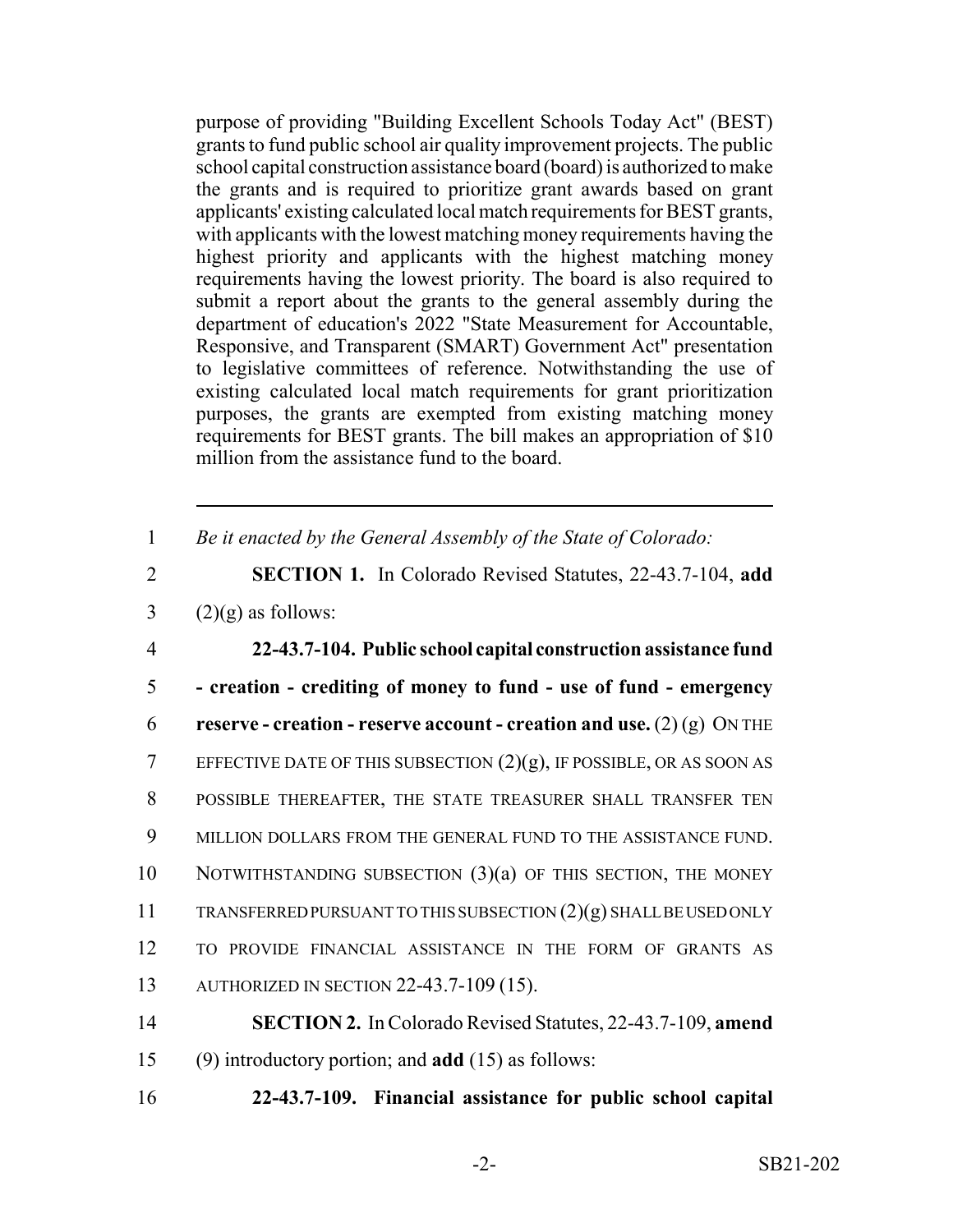**construction - application requirements - evaluation criteria - local match requirements - technology grants - career and technical education capital construction grants - rules - definitions - repeal.** 4 (9) Except as otherwise provided in subsection  $(10)$  SUBSECTIONS (10) AND (15) of this section, the board may recommend, and the state board may approve financial assistance that does not involve a lease-purchase agreement for or recommend to the capital development committee the approval of financial assistance that involves a lease-purchase agreement for a public school facility capital construction project only if the applicant provides matching moneys in an amount equal to a percentage of the total financing for the project determined by the board after consideration of the applicant's financial capacity, as determined by the following factors:

14 (15) (a) (I) THE BOARD SHALL USE MONEY TRANSFERRED FROM THE GENERAL FUND TO THE ASSISTANCE FUND PURSUANT TO SECTION 22-43.7-104 (2)(g) ONLY TO PROVIDE FINANCIAL ASSISTANCE IN THE FORM OF GRANTS FOR PUBLIC SCHOOL AIR QUALITY IMPROVEMENT PROJECTS. THE BOARD SHALL PRIORITIZE GRANT AWARDS BASED ON GRANT APPLICANTS' MATCHING MONEYS PERCENTAGES CALCULATED PURSUANT 20 TO SUBSECTION (9) OF THIS SECTION, WITH APPLICANTS WITH THE LOWEST MATCHING MONEYS PERCENTAGES HAVING THE HIGHEST PRIORITY AND APPLICANTS WITH THE HIGHEST MATCHING MONEYS PERCENTAGES HAVING THE LOWEST PRIORITY, AND SHALL NOT ISSUE GRANTS AS REIMBURSEMENT FOR PUBLIC SCHOOL AIR QUALITY IMPROVEMENT PROJECTS FUNDED OR 25 COMPLETED BEFORE APRIL 1, 2021. NOTWITHSTANDING THE MATCHING 26 MONEYS REQUIREMENT SPECIFIED IN SUBSECTION (9) OF THIS SECTION, MATCHING MONEYS ARE NOT REQUIRED FOR GRANTS ISSUED PURSUANT TO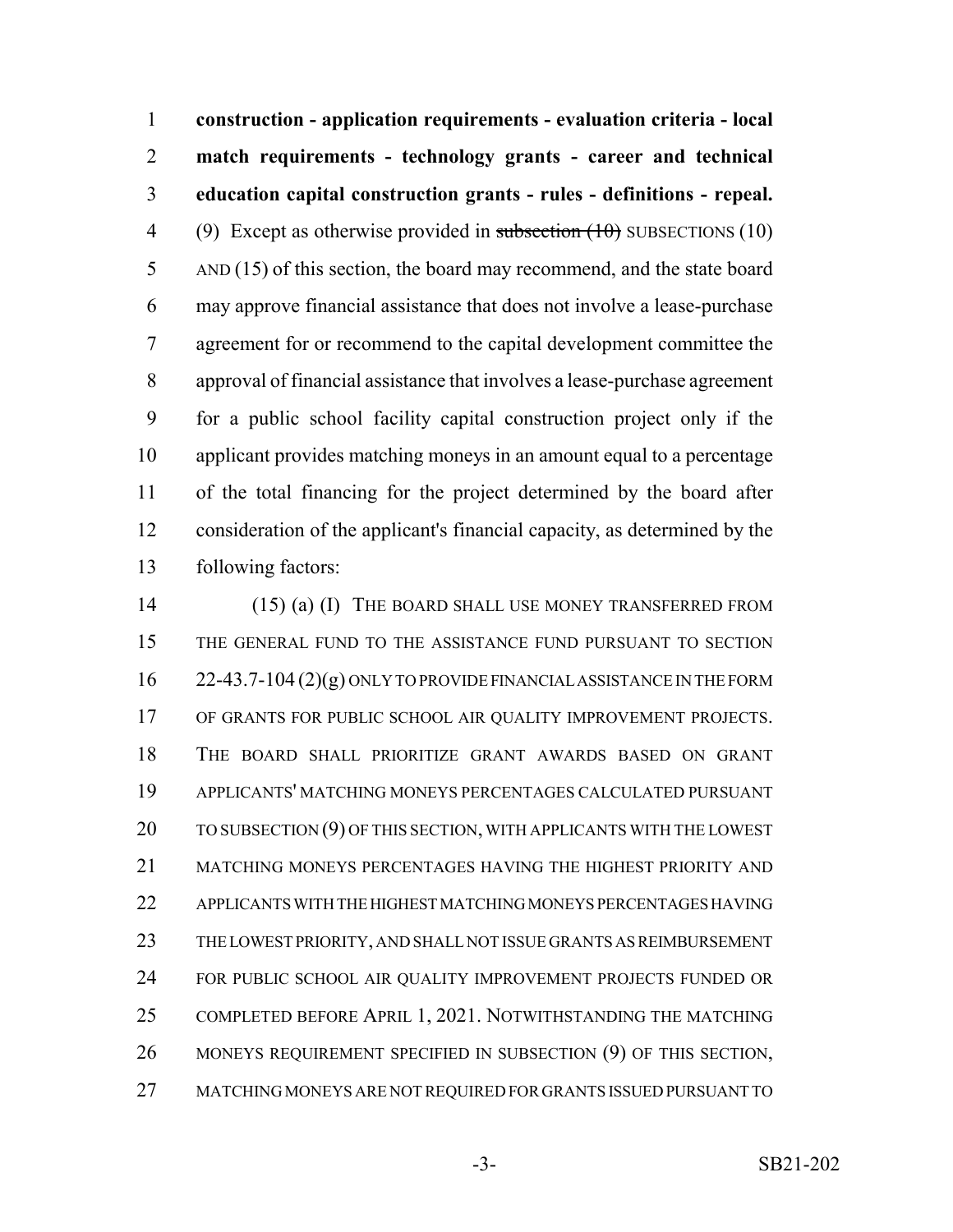1 THIS SUBSECTION (15).

**(II)** AS USED IN THIS SUBSECTION (15), "PUBLIC SCHOOL FACILITY AIR QUALITY IMPROVEMENT PROJECT" MEANS A PROJECT THAT INVOLVES THE ACQUISITION, REPAIR, MAINTENANCE, OR UPGRADING OF PORTABLE HIGH-EFFICIENCY PARTICULATE AIR FANS OR FILTRATION SYSTEMS. FOR PURPOSES OF THIS PART 1, A PUBLIC SCHOOL AIR QUALITY IMPROVEMENT PROJECT IS DEEMED TO BE PUBLIC SCHOOL FACILITY CAPITAL CONSTRUCTION THAT IS ELIGIBLE FOR FINANCIAL ASSISTANCE.

 (b) NOTWITHSTANDING SUBSECTION (7)(a) OF THIS SECTION OR ANY OTHER PROVISION OF THIS PART 1, THE BOARD HAS THE SOLE POWER TO MAKE GRANTS PURSUANT TO THIS SUBSECTION (15) AND IS NOT REQUIRED TO OBTAIN THE APPROVAL OF THE STATE BOARD OR ANY OTHER ENTITY BEFORE MAKING SUCH GRANTS.

 (c) THE BOARD SHALL REPORT TO THE GENERAL ASSEMBLY 15 REGARDING THE GRANTS MADE PURSUANT TO THIS SUBSECTION (15) DURING THE DEPARTMENT'S 2022 DEPARTMENTAL PRESENTATION TO 17 LEGISLATIVE COMMITTEES OF REFERENCE REQUIRED BY SECTION 2-7-203. THE REPORT MUST INCLUDE:

 (I) A LIST THAT IDENTIFIES AND BRIEFLY DESCRIBES EACH GRANT 20 AND SETS FORTH THE AMOUNT OF EACH GRANT;

 (II) AN ESTIMATE OF THE TOTAL NUMBER OF STUDENTS LIKELY TO 22 BENEFIT FROM THE GRANTS; AND

 (III) ANY OTHER INFORMATION REGARDING THE GRANTS THAT THE BOARD BELIEVES WILL BE INFORMATIVE FOR THE COMMITTEES.

25 (d) THIS SUBSECTION (15) IS REPEALED, EFFECTIVE JULY 1, 2023. **SECTION 3. Appropriation.** For the 2020-21 state fiscal year, 27 \$10,000,000 is appropriated to the department of education for use by the